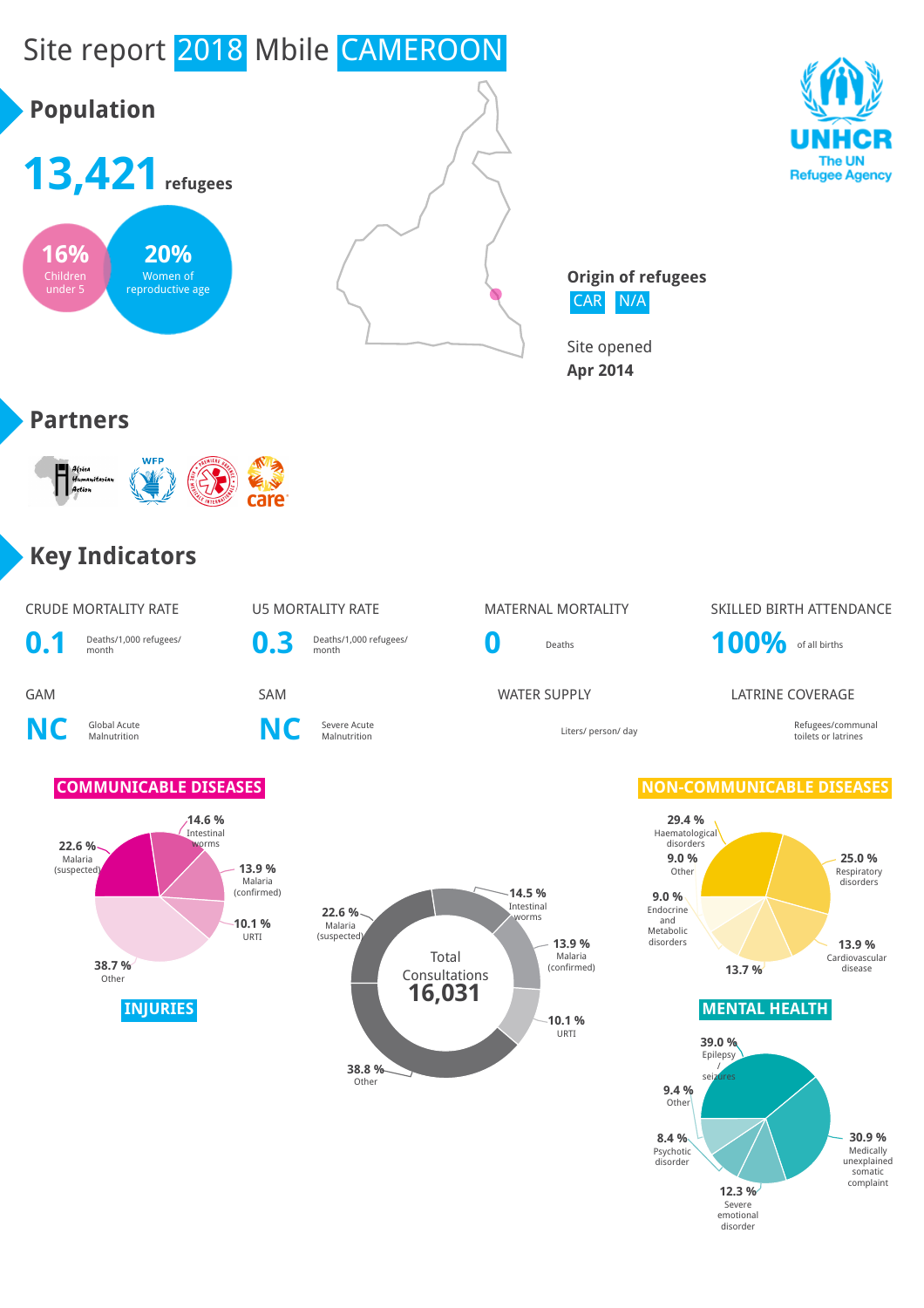### **Public Health**

| <b>HEALTH STAFFING</b>                                      | <b>INDICATOR</b> | <b>STANDARD</b> |           | <b>MORBIDITY</b>                                 | <b>INDICATOR</b> | <b>STANDARD</b> |   |
|-------------------------------------------------------------|------------------|-----------------|-----------|--------------------------------------------------|------------------|-----------------|---|
| Number of medical doctors                                   |                  | 1: 50,000       | $\bullet$ | Incidence of malaria among children under        | 57               |                 |   |
| Number of qualified nurses                                  |                  | $1:$ < 10,000   | $\bullet$ | Incidence of watery diarrhoea among              | 9                |                 |   |
| Number of community health workers                          |                  | 1:1,000         | $\bullet$ | children under 5                                 |                  |                 |   |
| <b>ACCESS AND UTILIZATION</b>                               | <b>INDICATOR</b> | <b>STANDARD</b> |           | Incidence of pneumonia among children<br>under 5 | 3                |                 |   |
| Consultations per trained clinician per day                 | 27               | < 50            | Ø         | Incidence of pneumonia among over 5              |                  |                 |   |
| Health utilisation rate (new visits / refugee /             | 1.0              | $1 - 4$         | ☑         | Tuberculosis success rate                        |                  | < 90%           |   |
| year)<br>Proportion of host population consultations        | 1%               |                 |           | Were any MDR/X-TB cases diagnosed among<br>PoCs? |                  | <b>No</b>       |   |
| <b>MORTALITY</b>                                            | <b>INDICATOR</b> | <b>STANDARD</b> |           | <b>VACCINATION</b>                               | <b>INDICATOR</b> | <b>STANDARD</b> |   |
| <b>Crude Mortality Rate</b><br>(CMR) (/1000/month)          | 0.1              | < 0.75          | Ø         | Full vaccination coverage                        | 59%              | < 95%           | ೞ |
| Under-five Mortality Rate<br>(U5MR) (/1000/month)           | 0.3              | < 1.5           | Ø         | Measles vaccination coverage                     | 66%              | < 95%           | Ø |
| <b>Infant Mortality Rate</b><br>(IMR) (/1000 livebirths)    | 0.0              | $30$            | Ø         | Source of vaccination data                       |                  |                 |   |
| <b>Neonatal Mortality Rate</b><br>(NNMR) (/1000 livebirths) | $\bf{0}$         | < 20            | Ø         | IN-PATIENT DEPARTMENT (IPD)                      | <b>INDICATOR</b> | <b>STANDARD</b> |   |
| <b>OUTBREAK ALERT AND RESPONSE</b>                          | <b>INDICATOR</b> | <b>STANDARD</b> |           | Average length of stay (days)                    | 3.6              |                 |   |
| Proportion of outbreaks investigated within 48<br>hours     |                  | 100%            |           | Case fatality rate                               | 0.0              |                 |   |
| Number of outbreaks reported                                | 0                |                 |           | Hospitalisation rate                             | 104.5            | $50 - 150$      |   |

# **Reproductive Health**

| <b>ANTENATAL CARE</b>                                                                     | <b>INDICATOR</b> | <b>STANDARD</b> |               | <b>FAMILY PLANNING</b>                                                      | <b>INDICATOR</b> | <b>STANDARD</b> |   |
|-------------------------------------------------------------------------------------------|------------------|-----------------|---------------|-----------------------------------------------------------------------------|------------------|-----------------|---|
| Antenatal care coverage                                                                   | 29%              | > 90%           | Ω             | Contraceptive prevalence rate                                               | 4%               | $\geq 30\%$     | ⊠ |
| Coverage of antenatal tetanus vaccination                                                 | 75%              | >95%            |               | Source of contraceptive prevalence data                                     |                  |                 |   |
| <b>DELIVERY CARE</b>                                                                      | <b>INDICATOR</b> | <b>STANDARD</b> |               | SEXUAL AND GENDER-BASED VIOLENCE (SGBV)                                     | <b>INDICATOR</b> | <b>STANDARD</b> |   |
| Proportion of births attended by skilled<br>personnel                                     | 100%             | $\geq 90\%$     | $\bm{\omega}$ | Total number of reported rapes                                              | $\mathbf{0}$     |                 |   |
| Proportion of births conducted by caesarean<br>section                                    | 0%               | $5 - 15%$       | ظ             | Proportion of eligible rape survivors provided<br>with PEP within 72 hours  |                  | 100%            |   |
| Proportion of newborn infants with low birth<br>weight (<2500 gs) (weighed within 72 hrs) | 38%              | < 15%           |               | Proportion of eligible rape survivors provided<br>with ECP within 120 hours |                  | 100%            |   |
| Proportion of teenage pregnancies                                                         | 11%              |                 |               | SEXUALLY TRANSMITTED INFECTIONS (STIS)                                      | <b>INDICATOR</b> | <b>STANDARD</b> |   |
| Still birth rate (/ 1000 total births / month)                                            | 2                |                 |               | Number of genital ulcer diseases                                            | $\overline{2}$   |                 |   |
| Number of maternal deaths                                                                 | $\mathbf{0}$     |                 |               | Number of Pelvic Inflammatory diseases                                      | 173              |                 |   |
| Proportion of maternal deaths investigated<br>within 48 hours                             |                  | 100%            |               |                                                                             |                  |                 |   |